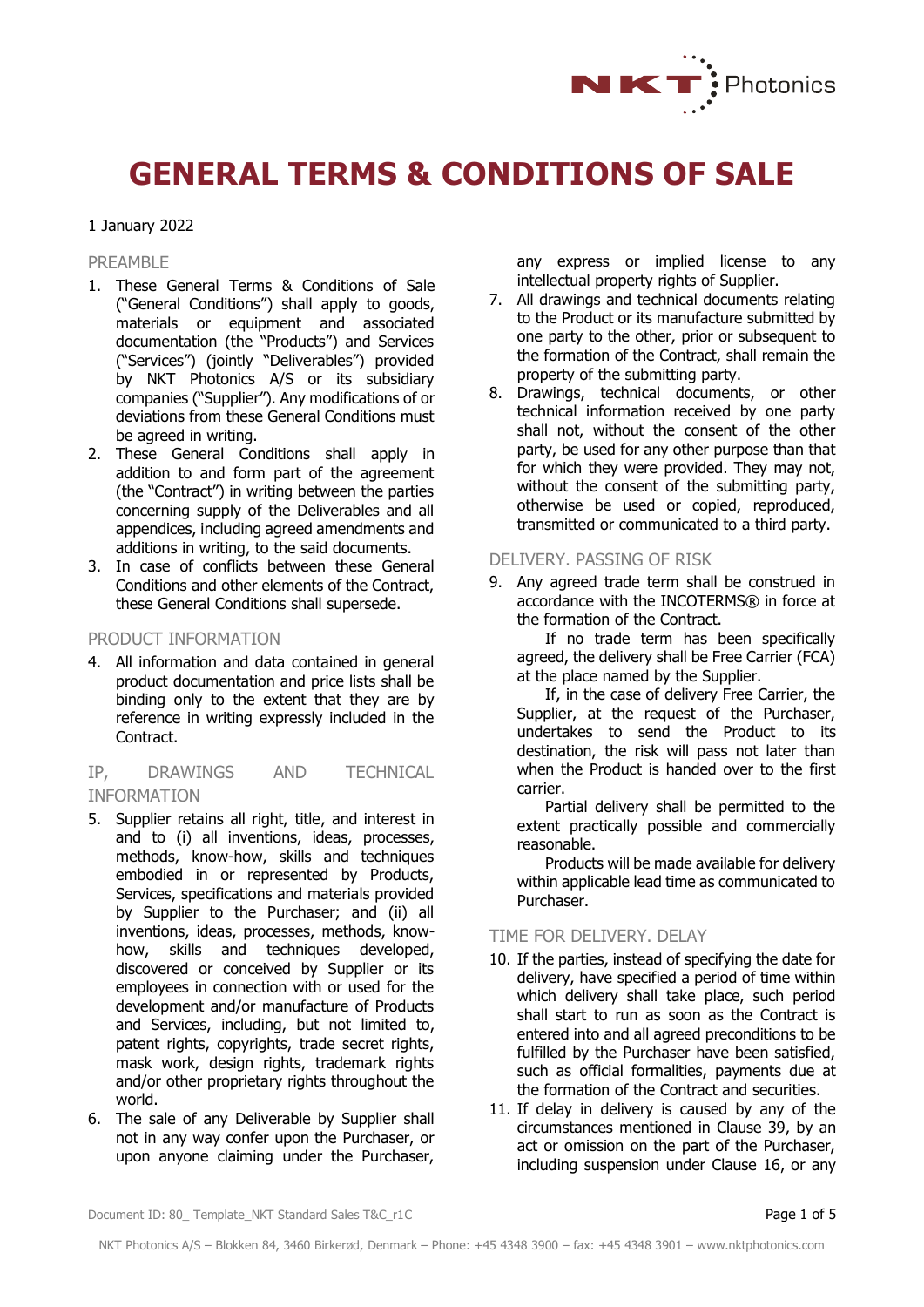

other circumstances attributable to the Purchaser, the Supplier shall be entitled to extend the time for delivery by a period which is necessary having regard to all the circumstances of the case. This provision shall apply regardless of whether the reason for the delay occurs before or after the agreed time for delivery.

12. If the Deliverable is not delivered at the time for delivery, the Purchaser shall be entitled to compensation for documented loss from the date on which delivery should have taken place.

The Purchaser shall forfeit his right to such damages if he has not lodged a claim in writing for such damages within one month after the time when delivery should have taken place.

#### INSPECTION

13. The goods delivered shall be inspected immediately on arrival. Supplier shall be notified in writing without undue delay and not later than fourteen days after the delivery has been received, of any defect, which is discovered through such inspection and for which a claim against Supplier will be made.

## PRICE AND PAYMENT

- 14. Unless otherwise stated specifically in the offer or order confirmation all prices are quoted FCA (Incoterms 2020) and excluding packaging, VAT, turnover tax, customs duty, and other public charges. Payment shall be made in EUR within 30 days after the date of invoice.
- 15. If the Purchaser fails to pay by the stipulated date, the Supplier shall be entitled to interest from the day on which payment was due and to compensation for recovery costs. The rate of interest shall be 8 percentage points above the rate of the main refinancing facility of the European Central Bank. The compensation for recovery costs shall be 1 per cent of the amount for which interest for late payment becomes due.
- <span id="page-1-0"></span>16. In case of late payment and in case the Purchaser fails to give an agreed security by the stipulated date the Supplier may, after having notified the Purchaser in writing, suspend his performance of the Contract until he receives payment or, where appropriate, until the Purchaser gives the agreed security.

# RETENTION OF TITLE

17. Physical Products shall remain the property of the Supplier until paid for in full.

The Purchaser shall at the request of the Supplier assist him in taking any measures necessary to protect the Supplier's title to the Product.

The retention of title shall not affect the passing of risk under Clause [9.](#page-0-0)

## LIABILITY FOR DEFECTS

- 18. Pursuant to the provisions of Clauses [19](#page-1-1)[-30,](#page-2-0) the Supplier shall remedy any defect or nonconformity (hereinafter termed defect(s)) resulting from faulty workmanship.
- <span id="page-1-1"></span>19. The Supplier shall not be liable for defects arising out of materials provided or a design stipulated or specified by the Purchaser.
- 20. The Supplier shall only be liable for defects which appear under the conditions of operation provided for in the Contract and under proper use of the Product.
- 21. The Supplier shall not be liable for defects caused by circumstances, which arise after the risk has passed to the Purchaser, e.g. defects due to faulty maintenance, incorrect installation or faulty repair by the Purchaser or to alterations carried out without the Supplier's consent in writing. The Supplier shall neither be liable for normal wear and tear nor for deterioration.
- <span id="page-1-2"></span>22. The Supplier's liability shall be limited to defects which appear within a period of one year from delivery.
- <span id="page-1-3"></span>23. The Purchaser shall without undue delay notify the Supplier in writing of any defect which appears and, in any event, no later than 14 days after the Purchaser knew of or should have known of the defect. Such notice shall under no circumstances be given later than two weeks after the expiry of the period given in Clause [22.](#page-1-2)

The notice shall contain a description of the defect which is sufficiently specific for the Supplier to assess the defect.

If the Purchaser fails to notify the Supplier in writing of a defect within the time limits set forth in the first paragraph of this Clause, he shall lose his right to have the defect remedied.

Where the defect is such that it may cause damage, the Purchaser shall immediately inform the Supplier in writing. The Purchaser shall bear the risk of damage to the Product resulting from his failure so to notify. The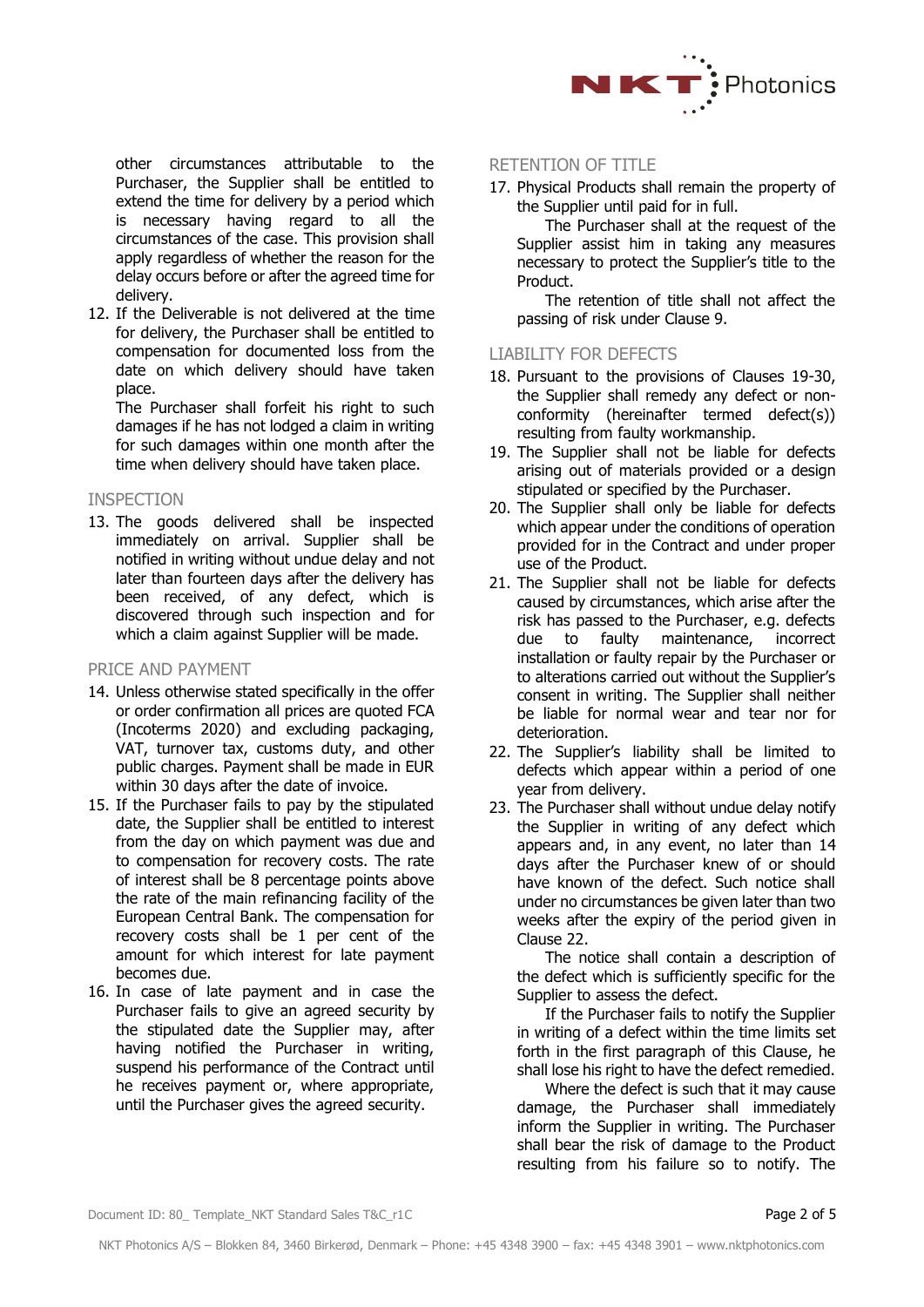

Purchaser shall take reasonable measures to minimize damage and shall in that respect comply with instructions of the Supplier.

24. On receipt of the notice under Clause [23](#page-1-3) the Supplier shall at his own cost remedy the defect without undue delay, as stipulated in Clauses [19](#page-1-1)[-30.](#page-2-0) The time for remedial work shall be chosen in order not to interfere unnecessarily with the Purchaser's activities.

Repair shall be carried out at the place where the Product is located unless the Supplier deems it more appropriate that the Product is sent to him or a destination specified by him.

- 25. The Purchaser shall at his own expense provide access to the Product and arrange for any intervention in equipment other than the Product, to the extent that this is necessary to remedy the defect.
- 26. Unless otherwise agreed, the Purchaser shall bear any additional costs which the Supplier incurs for remedying the defect caused by the Product being located in a place other than the destination stated at the formation of the Contract for the Supplier's delivery to the Purchaser or  $-$  if no destination has been stated – the place of delivery.
- 27. Defective parts which have been replaced shall be made available to the Supplier and shall be his property.
- 28. If the Purchaser has given such notice as mentioned in Clause [23](#page-1-3) and no defect is found for which the Supplier is liable, the Supplier shall be entitled to compensation for the costs he incurs as a result of the notice.
- <span id="page-2-1"></span>29. Where the Product has not been successfully repaired within reasonable time or where a Service has not been successfully redelivered,
	- a) the Purchaser shall be entitled to a reduction of the purchase price in proportion to the reduced value of the Deliverable, provided that under no circumstances shall such reduction exceed 15 per cent of the purchase price, or
	- b) where the defect is so substantial as to significantly deprive the Purchaser of the benefit of the Contract as regards the Deliverable or a substantial part of it, the Purchaser may terminate the Contract by notice in writing to the Supplier in respect of such part of the Deliverable as cannot in consequence of the defect be used as intended by the parties. The Purchaser shall then be entitled to compensation for

his loss, costs and damages up to a maximum of 15 per cent of that part of the purchase price which is attributable to the part of the Deliverable in respect of which the Contract is terminated.

<span id="page-2-0"></span>30. Save as stipulated in Clauses [19](#page-1-1)[-29,](#page-2-1) the Supplier shall not be liable for defects. This limitation of the Supplier's liability shall not apply if he has been guilty of gross negligence.

# ALLOCATION OF LIABILITY FOR DAMAGE CAUSED BY THE DELIVERABLE

31. The Supplier shall not be liable for any damage to property caused by a Deliverable after it has been delivered and/or whilst it is in the possession of the Purchaser. Nor shall the Supplier be liable for any damage to products manufactured by the Purchaser or to products of which the Purchaser's products form a part.

If the Supplier incurs liability towards any third party for such damage to property as described in the preceding paragraph, the Purchaser shall indemnify, defend, and hold the Supplier harmless.

If a claim for damage as described in this Clause is lodged by a third party against one of the parties, the latter party shall forthwith inform the other party thereof in writing.

The Supplier and the Purchaser shall be mutually obliged to let themselves be summoned to the court or arbitral tribunal examining claims for damages lodged against one of them based on damage allegedly caused by a Deliverable. The liability between the Supplier and the Purchaser shall however be settled in accordance with Clause [43.](#page-4-0)

The limitation of the Supplier's liability in the first paragraph of this Clause shall not apply where the Supplier has been guilty of gross negligence.

# INFRIGEMENT

32. Supplier warrants that to the best of its knowledge the Deliverables and the production processes applied for manufacturing the Products will not infringe any third party's copyrights, patents, trade secrets, or other proprietary rights. Supplier, at its expense, will defend the Purchaser against any claim based on an allegation of such infringement, and Supplier will pay any resulting costs and damages awarded against the Purchaser that are attributable to such infringement and will pay the part of any settlement that is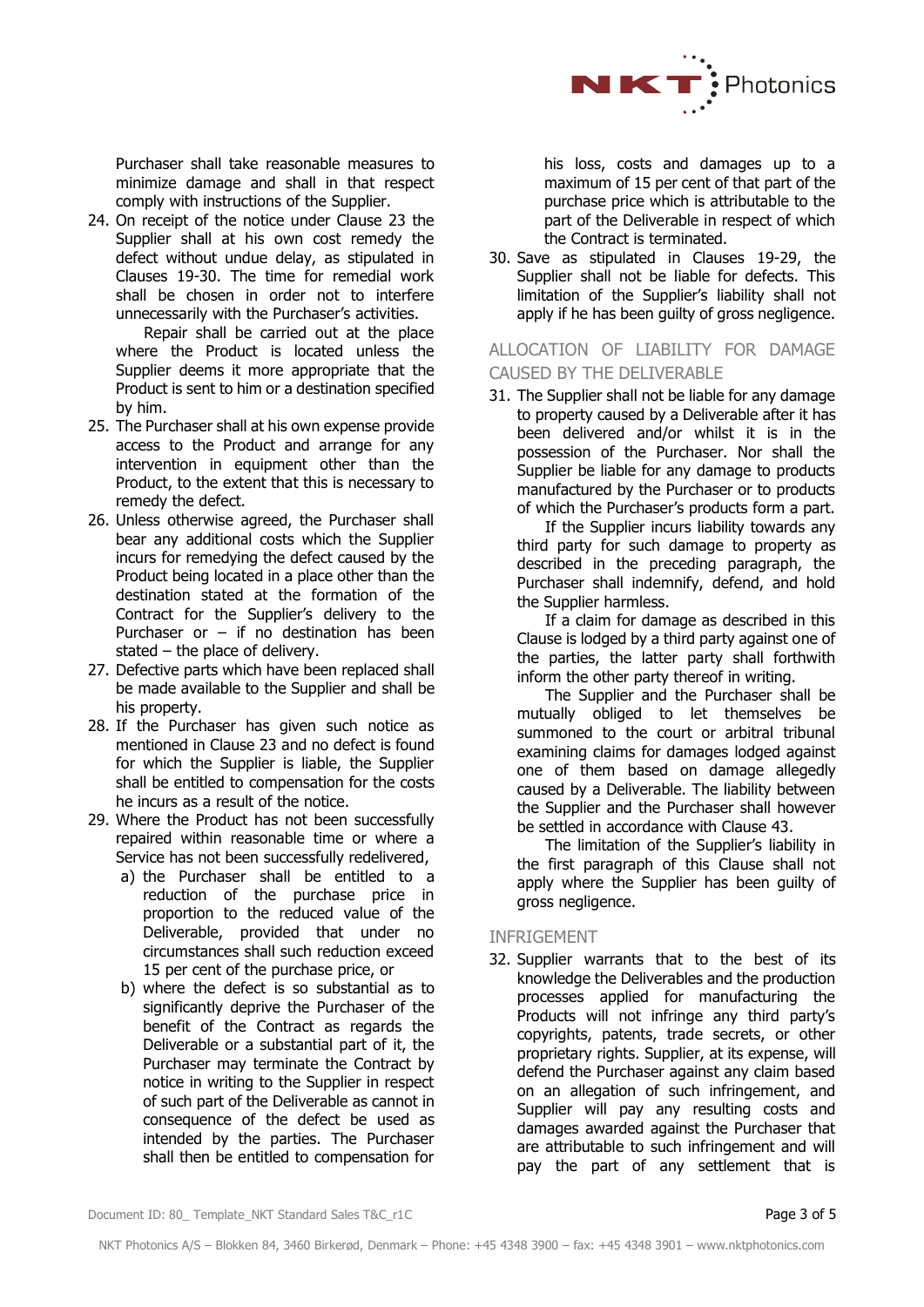

attributable to such infringement provided that (1) the Purchaser notified Supplier promptly in writing of the claim; (2) Supplier was permitted full control of the defense or settlement of the claim; and (3) the Purchaser cooperated reasonably in such defense or settlement at Supplier' expense. In its defense or settlement of any such claim, Supplier may at its discretion: (A) procure for the Purchaser a right to continue using or selling the Products; (B) modify the manufacturing process so that the use or selling of the Products becomes noninfringing but still retains at least the same form, fit and level of functionality and performance; or (C) replace the Products with equivalent devices not subject to such claim.

- 33. SUPPLIERS' DUTY OF INDEMNIFICATION IS IN LIEU OF ANY AND ALL OTHER REMEDIES OF THE PURCHASER WITH RESPECT TO INFRINGEMENT AND SHALL ONLY BE VALID IN COUNTRIES DESIGNATED BY THE PURCHASER WHEN PURCHASING DELIVERABLES.
- 34. SUPPLIER DOES NOT WARRANT THAT THE PURCHASER'S PARTICULAR APPLICATION OF THE DELIVERABLES DO NOT INFRINGE ANY THIRD PARTY'S COPYRIGHTS, PATENTS, TRADE SECRETS, OR OTHER INTELLECTUAL OR PROPRIETARY RIGHTS.
- 35. Supplier shall not be liable for nor shall Supplier have any obligation to defend and/or settle any claim for any infringement or other violation of any third party's copyrights, patents, trade secrets, or other proprietary rights (i) arising from compliance with or use of the Purchaser's specifications, designs or instructions, or (ii) relating to the Purchaser's use of any product furnished hereunder in combination with any other item(s), whether or not furnished by Supplier. The Purchaser shall indemnify and hold Supplier harmless in respect of any claim made against Supplier relating to (i) or (ii) above. Supplier shall not be liable towards the Purchaser for failure to deliver Deliverables due to circumstances described under (i) and (ii) above.

# GENERAL LIMITATION OF LIABILITY

36. SUPPLIER SHALL IN NO EVENT BE LIABLE FOR ANY LOSS OR DAMAGE ARISING, DIRECTLY OR INDIRECTLY, FROM THE USE OF THE DELIVERABLES OR THE SERVICES OR FOR ANY SPECIAL, INCIDENTAL, INDIRECT, EXEMPLARY OR CONSEQUENTIAL LOSS OR

DAMAGES, INCLUDING BUT NOT LIMITED TO LOSS OF OPPORTUNITY, USE, INCOME OR PROFIT, OR INTERRUPTED OPERATION, NOR SHALL SUPPLIER BE LIABLE FOR ANY POST-PROCESSING OR MISAPPROPRIATE USE, HANDLING OR EXPOSURE OF THE PRODUCTS OR BASED ON THE SERVICES.

- 37. SUPPLIER CANNOT BE HELD RESPONSIBLE IF SUPPLIERS' PRODUCTS OR SERVICES FAIL TO PRODUCE THE REQUIRED OR EXPECTED RESULT NOR FOR COSTS DEFRAYED IN VAIN.
- 38. SUPPLIER'S AGGREGATE LIABILITY WHETHER IN CONTRACT, WARRANTY, TORT OR OTHERWISE, ARISING OUT OF, CONNECTED WITH, OR RESULTING FROM THE PERFORMANCE OR NON-PERFORMANCE OF ANY AGREEMENT BETWEEN THE PARTIES SHALL IN NO EVENT EXCEED THE AGGREGATE OF THE SUMS PAID BY THE PURCHASER TO SUPPLIER DURING THE 12 MONTHS PRIOR TO THE PURCHASER BECOMING AWARE OF THE BASIS FOR A CLAIM TOWARDS SUPPLIER AND, IN THE EVENT FEWER THAN TWELVE (12) MONTHS ARE AVAILABLE FOR CALCULATION OF THE LIMIT, THE LIMIT SHALL BE THE SUM OF (1) THE AMOUNT OF MONTHS AVAILABLE AND (2) AVERAGE AMOUNT PAID BY THE PURCHASER IN THE AVAILABLE MONTHS MULTIPLIED BY THE NUMBER OF MONTHS IN SHORTAGE FOR A TOTAL OF TWELVE (12) MONTHS.

## FORCE MAJEURE

<span id="page-3-0"></span>39. Either party shall be entitled to suspend performance of his obligations under the Contract to the extent that such performance is impeded or made unreasonably onerous by Force Majeure, meaning any of the following circumstances: industrial disputes and any other circumstance beyond the control of the parties such as fire, war, extensive military mobilization, insurrection, requisition, seizure, embargo, restrictions in the use of power, currency and export restrictions, epidemics, natural disasters, extreme natural events, terrorist acts and defects or delays in deliveries by sub-contractors caused by any such circumstance referred to in this Clause.

A circumstance referred to in this Clause whether occurring prior to or after the formation of the Contract shall give a right to suspension only if its effect on the performance of the Contract could not be foreseen at the time of the formation of the Contract.

Document ID: 80\_ Template\_NKT Standard Sales T&C\_r1C Page 4 of 5